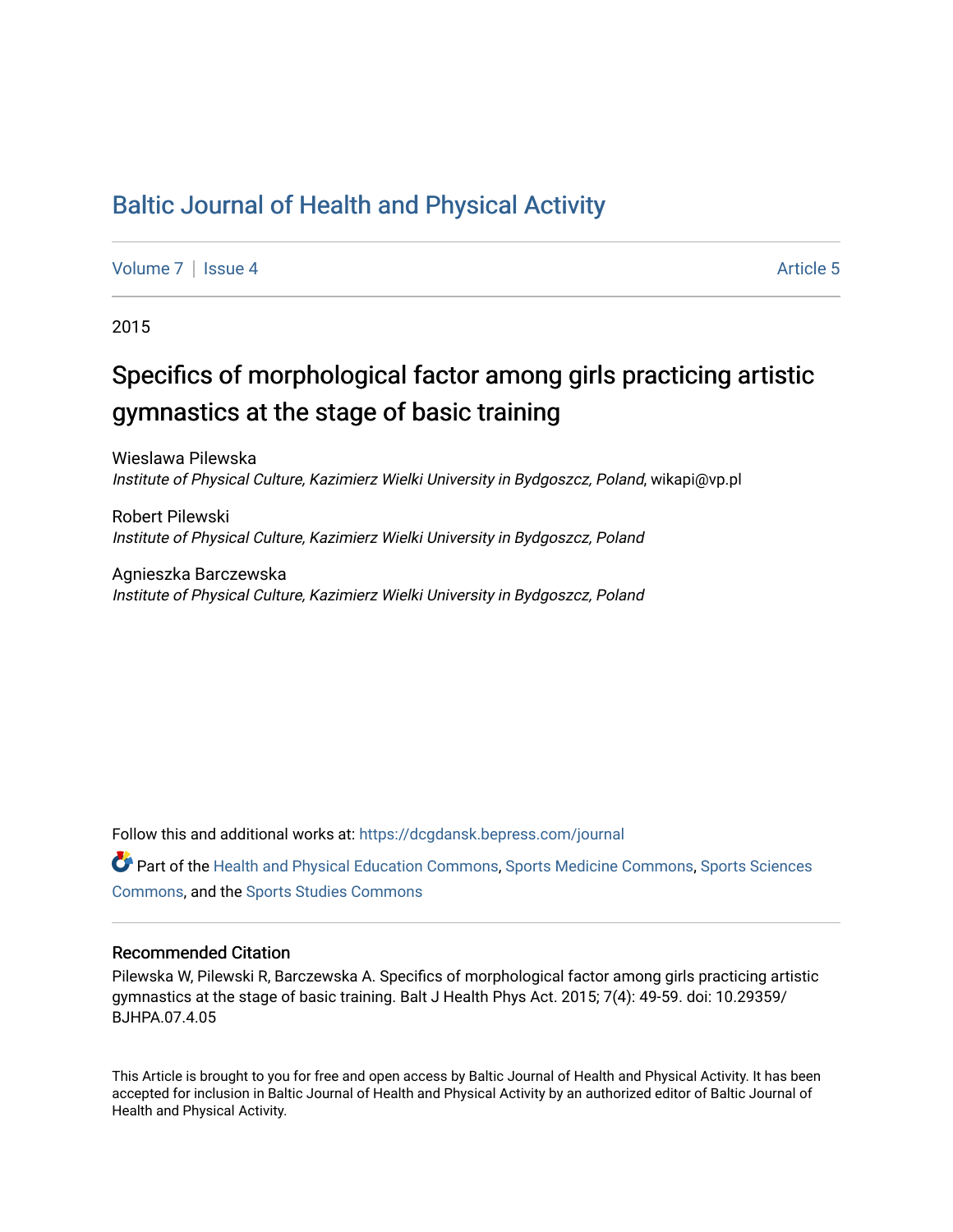#### **Authors' Contribution:**

**A** Study Design

- **B** Data Collection
- **C** Statistical Analysis
- **D** Data Interpretation **E** Manuscript Preparation
- **F** Literature Search
- **G** Funds Collection

# **Specifics of morphological factor among girls practicing artistic gymnastics at the stage of basic training**

**Wiesława Pilewska ACDEF, Robert Pilewski BD, Agnieszka Barczewska BC**

Institute of Physical Culture, Kazimierz Wielki University in Bydgoszcz, Poland

| abstract                     |                                                                                                                                                                                                                                                                                                                                                                                                                                                                                                                                                                                                                                                                                                                                                                                                      |
|------------------------------|------------------------------------------------------------------------------------------------------------------------------------------------------------------------------------------------------------------------------------------------------------------------------------------------------------------------------------------------------------------------------------------------------------------------------------------------------------------------------------------------------------------------------------------------------------------------------------------------------------------------------------------------------------------------------------------------------------------------------------------------------------------------------------------------------|
| <b>Background</b>            | The aim of the study was to determine the specificity of somatic build among girls practi<br>cing artistic gymnastics at the basic stage of training.                                                                                                                                                                                                                                                                                                                                                                                                                                                                                                                                                                                                                                                |
| <b>Material/Methods</b>      | The study involved 12 8-9-year-old girls practicing artistic gymnastics at BKSG "Zawisza".<br>The girls had 3-4 years of professional training experience and were affected by a six-week<br>training (3-4 hours a day). They had the level of youth class. Anthropometric measurements<br>of selected somatic characteristics have been taken. The results were subject to anthropo-<br>logy-specific classifications and statistical analysis. With the use of an expert method, the<br>rating of technical preparation among gymnasts was made. The evaluation was performed<br>by a team consisting of five experts - licensed referees.                                                                                                                                                         |
| <b>Results</b>               | The values of selected features and morphological indicators showed to be related to the<br>gymnasts' technical level. Interdependence ( $p \ge 0.05$ ) was revealed in the body height,<br>shoulders width and the shoulders indicator (a directly proportional character of correla-<br>tion) and by the hips width (an inversely proportional correlation). The size of the critical<br>correlation coefficient close to statistical significance was observed also for the body we-<br>ight and for the thigh and lower leg perimeters. The results showed that during the early<br>stages of training, requirements of the discipline favoured girls with bigger parameters<br>of height, and weight - which does not coincide with the somatic model occurring among<br>adult gymnasts.        |
| <b>Conclusions</b>           | In artistic gymnastics at early stages of education the requirements and specificity of the<br>discipline (concerning the body height and the body weight) were not contiguous to the<br>somatic model of mature artistic gymnasts. This aspect should be taken into account when<br>conducting level-based assessments and projecting the development of young adepts of<br>artistic gymnastics as well as developing classification programs in the youngest sport<br>classes (choosing exercise elements which would be associated as little as possible with<br>a somatic factor deviating from the model of the discipline) or enabling their performance<br>on modified gymnastic equipment specially adapted to the children' capabilities.                                                   |
| <b>Key words</b>             | female sporting gymnastics, somatic build, sports results                                                                                                                                                                                                                                                                                                                                                                                                                                                                                                                                                                                                                                                                                                                                            |
| article details              |                                                                                                                                                                                                                                                                                                                                                                                                                                                                                                                                                                                                                                                                                                                                                                                                      |
|                              |                                                                                                                                                                                                                                                                                                                                                                                                                                                                                                                                                                                                                                                                                                                                                                                                      |
| <b>Article statistics</b>    | Word count: 2,688; Tables: 6; Figures: 0; References: 36<br>Received: February 2015; Accepted: September 2015; Published: December 2015                                                                                                                                                                                                                                                                                                                                                                                                                                                                                                                                                                                                                                                              |
| <b>Full-text PDF:</b>        | http://www.balticsportscience.com                                                                                                                                                                                                                                                                                                                                                                                                                                                                                                                                                                                                                                                                                                                                                                    |
| Copyright                    | © Gdansk University of Physical Education and Sport, Poland                                                                                                                                                                                                                                                                                                                                                                                                                                                                                                                                                                                                                                                                                                                                          |
| Indexation:                  | AGRO, Celdes, CNKI Scholar (China National Knowledge Infrastructure), CNPIEC, De Gruyter - IBR (International<br>Bibliography of Reviews of Scholarly Literature in the Humanities and Social Sciences), De Gruyter - IBZ<br>(International Bibliography of Periodical Literature in the Humanities and Social Sciences), DOAJ, EBSCO - Central<br>& Eastern European Academic Source, EBSCO - SPORTDiscus, EBSCO Discovery Service, Google Scholar, Index<br>Copernicus, J-Gate, Naviga (Softweco, Primo Central (ExLibris), ProQuest - Family Health, ProQuest - Health &<br>Medical Complete, ProQuest - Illustrata: Health Sciences, ProQuest - Nursing & Allied Health Source, Summon<br>(Serials Solutions/ProQuest, TDOne (TDNet), Ulrich's Periodicals Directory/ulrichsweb, WorldCat (OCLC) |
| <b>Funding:</b>              | This research received no specific grant from any funding agency in the public, commercial, or not-for-profit                                                                                                                                                                                                                                                                                                                                                                                                                                                                                                                                                                                                                                                                                        |
|                              | sectors.                                                                                                                                                                                                                                                                                                                                                                                                                                                                                                                                                                                                                                                                                                                                                                                             |
| <b>Conflict of interest:</b> | Authors have declared that no competing interest exists.                                                                                                                                                                                                                                                                                                                                                                                                                                                                                                                                                                                                                                                                                                                                             |
| <b>Corresponding author:</b> | Dr Wiesława Pilewska; Półwiejska Str. 5, 85-517 Bydgoszcz, Poland, mobile phone +48 500093450,<br>e-mail: wikapi@vp.pl                                                                                                                                                                                                                                                                                                                                                                                                                                                                                                                                                                                                                                                                               |
| <b>Open Access License:</b>  | This is an open access article distributed under the terms of the Creative Commons Attribution-Non-commercial<br>4.0 International (http://creativecommons.org/licenses/by-nc/4.0/), which permits use, distribution, and<br>reproduction in any medium, provided the original work is properly cited, the use is non-commercial and is                                                                                                                                                                                                                                                                                                                                                                                                                                                              |

otherwise in compliance with the license.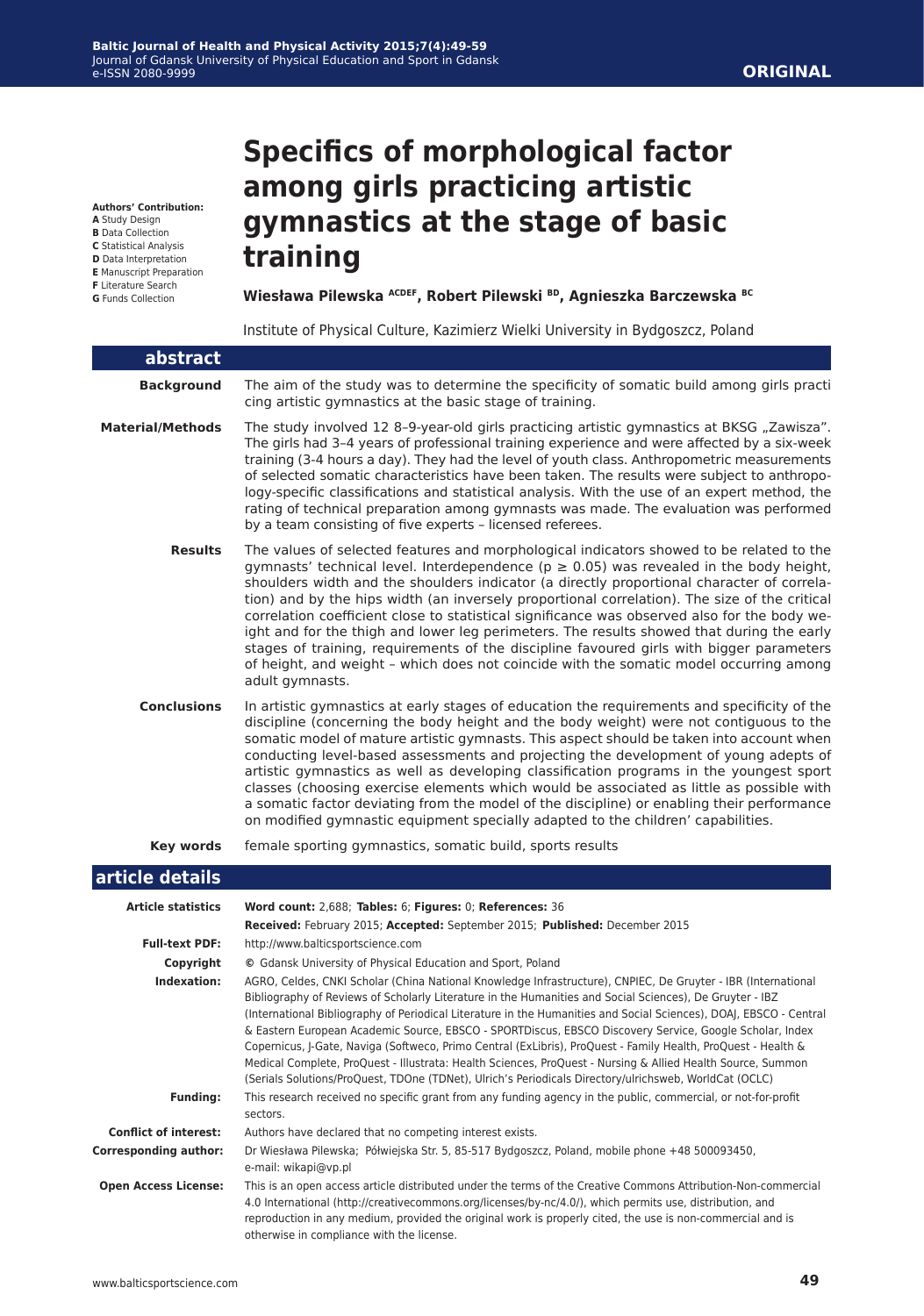### **introduction**

When analysing specialist literature, we can find a large scope of information concerning the influence of specific physical effort on the development of a sports person's somatotype. Studies on the morphology of athletes practicing various sports disciplines in Poland have been conducted for decades.

Relatively much information concerning a morphological diversity among sport sections has been obtained – which has been diversified by sizes, proportions, components and the frequency of somatic types implementation, categorized according to various typological systems. Attempts to synthesize the problem were presented in separate publications [1, 2, 3, 4, 5, 6].

Today, the importance of morphological indicators is being discussed further. The above-mentioned problem concerns such issues as: the quality of morphological characteristics among representatives of different sport sections, the influence of sport training on sport persons' somatic build, updating and setting the direction towards changing their somatic build, morphological specificities of their physical fitness and the relationship between the selected somatic features and the level of their sports results [7, 8].

Physique, to a large extent determined genetically [9, 10], plays an important role in competitive sport [11]. The specificity of somatic build relies upon the character of performed work, and from the biomechanical point of view it is related to the efficiency of performing training exercises [12, 13].

An accurate choice of a sports discipline – i.e. based on physique characteristics – brings a substantial likelihood that a given athlete will, in the future, comply with discipline-characteristic criteria and will stand a chance of achieving success in sport [14, 15, 16, 17, 18].

Artistic gymnastics is classified as one of non-quantifiable sports, requiring high coordination skills. It is a very spectacular, yet difficult discipline, where competitors must undergo comprehensive general and special preparation, a discipline which is highly dependent on the proper technique and movement quality reflected by specific rules. In many studies as well as in methodical and training material is has been underscored that a discipline specificity requires proper development of particular body-parts, excellent coordination, high motor skills and proper mental preparation [19, 20, 21, 22].

It is claimed that success in this discipline depends on a comprehensive development of strength and endurance through speed-power workout and exercises that improve flexibility, coordination, etc. [21, 22, 23, 25].

Research results also indicate the existence of a specific structure, a determined size of the selected features and morphological indicators characterizing an athlete achieving high scores in this discipline [24]. Many researchers [26, 23, 26, 27, 28, 29] stress that morphological conditions affect the accelerated progress of sporting activities. Success in artistic gymnastics is fostered by specific body proportions, i.e. relatively long upper and lower limbs, increased shoulder width, shorter torso length and pelvis width [30]. These characteristics – in the case of women – are accompanied by lower parameters of body height and body weight [31, 32, 34].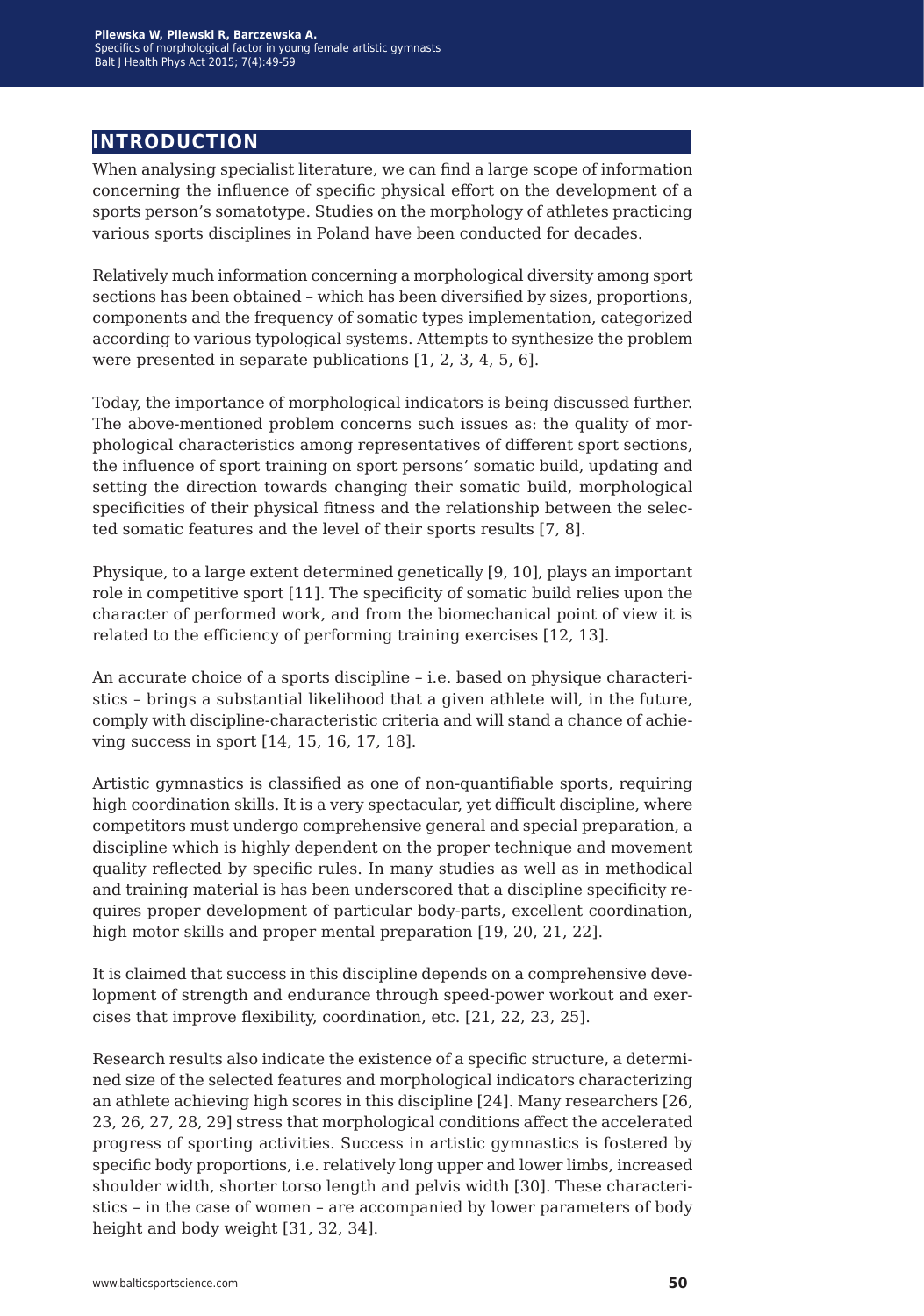The model structure of female artistic gymnasts' physique has been changing over the years. This has been due to modifications in the technique of performing gymnastic figures, gymnastic equipment, judging criteria and the training system.

Gymnastics is also a sport of early specialization, where sports training begins at the age of 5–6 (or even earlier). This discipline is predestined for children, whose biological development is less evident than their peers' [23, 20, 21]. Although recruitment in artistic gymnastics is based on predispositions and body physique, it is targeted, and groups are quite homogeneous with the individual, genetically conditioned, development differentiating the tempo of morphological changes occurring in the bodies of young athletes. Thus, the selected children are characterized by different types of physiques. Therefore, a question arises whether at an early stage of sports training, the somatic structure can affect success in gymnastics. If so, which direction of state features at this stage is beneficial.

In context of the above, the aim of this study was to assess the specificity of somatic build among female artistic gymnasts at the basic stages of their sports training.

The proposed research problems have been defined in the form of the following questions:

What are the characteristics of female artistic gymnasts' somatic build at the stage of initial training?

At this stage of basic training, does the somatic build, expressed with the values of selected features and morphological indicators, show to be related to the gymnasts' technical level?

### **material and methods**

The study involved 12 8–9-year-old girls, practicing artistic gymnastics at BKSG "Zawisza". The girls had 3–4 years of professional training experience, and were affected by a six-week training (3–4 hours a day). They had the level of youth class.

In order to assess physique specificities, anthropometric measurements of somatic features were conducted, including: width measurements (pelvis /is- -is/, hips /ic-ic/, shoulders /a-a/), length measurements (upper limb /da III-a/, lower limb /B-tro/, torso /a-tro/, body height /B-V/), circumferences (shoulder, lower arm, thigh, shank, waist) and body weight. On the basis of parameter values, somatic build indicators were calculated: i.e. BMI, indicators for torso, shoulders and pelvis, upper limb and lower limb length, shoulder, lower arm, thigh and shank muscularity [35, 36].

The results were subjected to a standard statistical process, which calculated: the arithmetic mean (M), standard deviation (SD), coefficient of variation (V) and Spearman's rank correlation coefficient [37].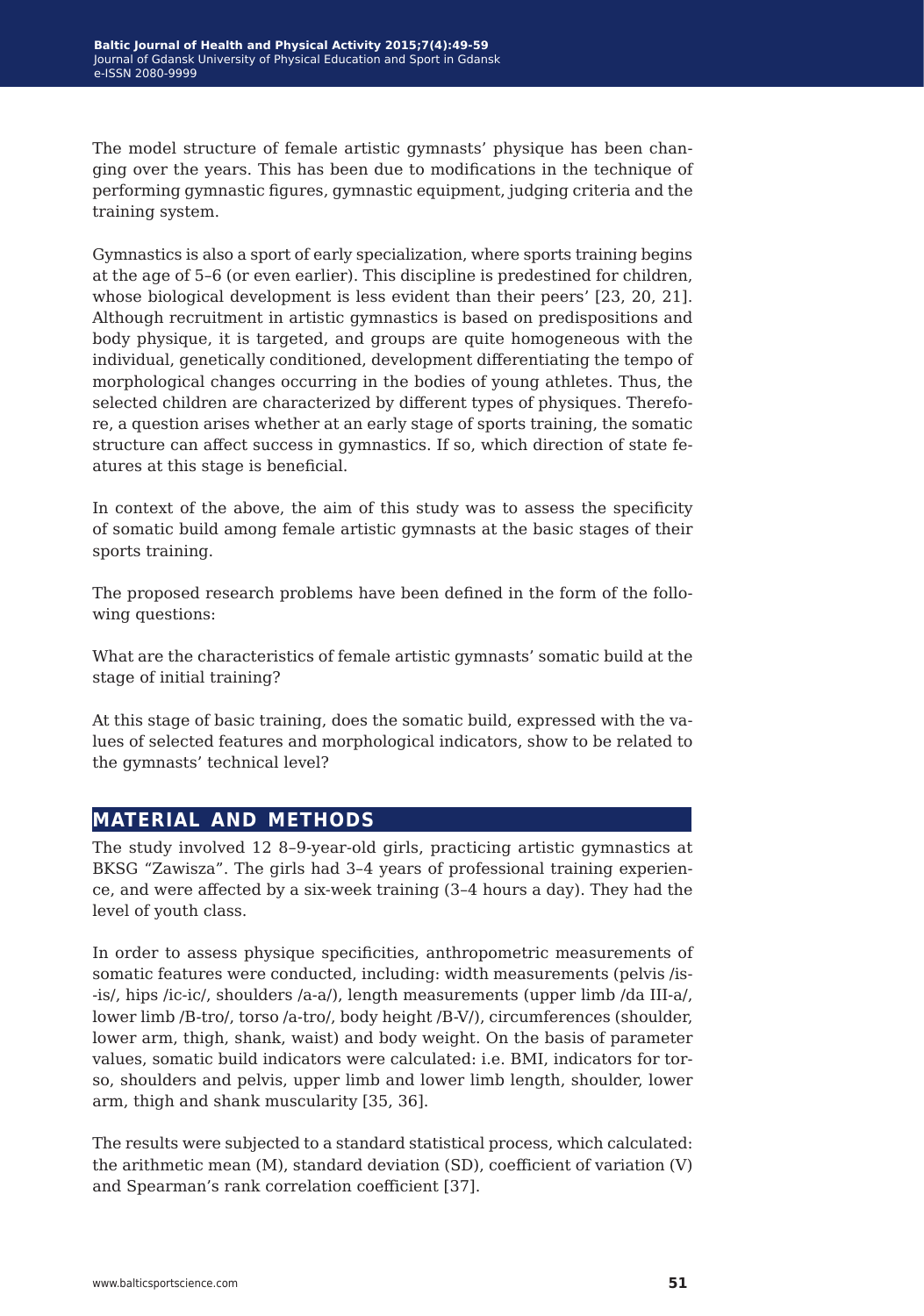With the use of an expert method, evaluation of technical preparation among gymnasts was made. The evaluation was performed by a team consisting of five experts – licensed referees.

### **results**

Tables 1 and 2 present basic numerical characteristics of selected physique features and morphological indicators of female gymnasts. Taking into account both groups, the analysed somatic build features (with the exception of high variability in shoulder width among girls attending the youth class) were characterized by small and moderate variability (V) – Tab. 1. In most cases, the girls presented the size of body mass and height belonging to younger age groups (based on a comparative analysis, own results – Resiak, Drabik, Niedzielska, Jankowski [38]).

Table 1. Numerical characteristics of selected features of the somatic body type among 8–9-year-old females in artistic gymnastics

| Body Weight [kg]            |       |           |                              |                |  |  |
|-----------------------------|-------|-----------|------------------------------|----------------|--|--|
| N                           | M     | Min-Max   | <b>SD</b>                    | $V\%$          |  |  |
| 12                          | 26.67 | 22.3-30.5 | 2.96                         | 11.10          |  |  |
|                             |       |           | Body Height [cm]             |                |  |  |
| N                           | M     | Min-Max   | <b>SD</b>                    | $V\%$          |  |  |
| 12                          | 132.5 | 125-139   | 4.19                         | 3.16           |  |  |
|                             |       |           | Upper Limb Length [cm]       |                |  |  |
| N                           | M     | Min-Max   | <b>SD</b>                    | $V\%$          |  |  |
| 12                          | 58.13 | 53.7-61.4 | 2.37                         | 4.07           |  |  |
|                             |       |           | Lower Limb Length [cm]       |                |  |  |
| N                           | M     | Min-Max   | SD                           | $V\%$          |  |  |
| 12                          | 68.33 | 65.1-72.5 | 2.71                         | $\overline{4}$ |  |  |
| Torso Length [cm]           |       |           |                              |                |  |  |
| N                           | M     | Min.-Max. | <b>SD</b>                    | $V\%$          |  |  |
| 12                          | 37.33 | 35.5-39.8 | 1.31                         | 3.5            |  |  |
|                             |       |           | Shoulders Width [cm]         |                |  |  |
| N                           | M     | Min.-Max. | <b>SD</b>                    | $V\%$          |  |  |
| 12                          | 30.09 | 19.3-32.8 | 3.67                         | 12.2           |  |  |
|                             |       |           | Pelvis Width [cm]            |                |  |  |
| N                           | M     | Min.-Max. | <b>SD</b>                    | $V\%$          |  |  |
| 12                          | 19.65 | 18-21.1   | 0.95                         | 4.8            |  |  |
| Hip Width [cm]              |       |           |                              |                |  |  |
| N                           | M     | Min.-Max. | SD                           | $V\%$          |  |  |
| 12                          | 22.51 | 20-26.1   | 1.73                         | 7.7            |  |  |
| Shoulder Circumference [cm] |       |           |                              |                |  |  |
| N                           | M     | Min.-Max. | <b>SD</b>                    | $V\%$          |  |  |
| 12                          | 18.96 | 16-21     | 1.54                         | 8.1            |  |  |
|                             |       |           | Lower Arm Circumference [cm] |                |  |  |
| N                           | M     | Min.-Max. | SD                           | $V\%$          |  |  |
| 12                          | 19.42 | 17-21     | 1.37                         | 7.07           |  |  |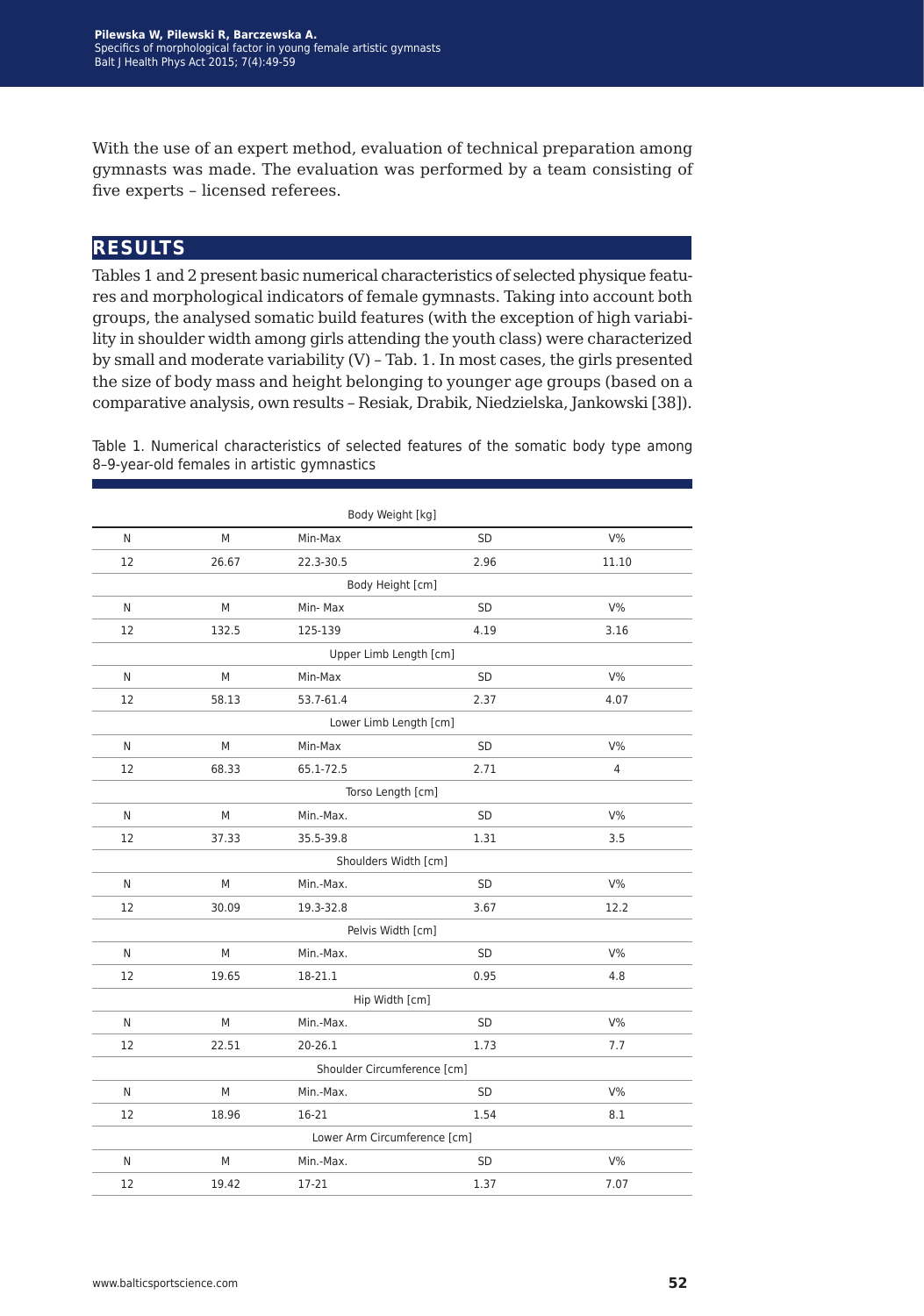| Thigh Circumference [cm  |       |           |           |       |  |
|--------------------------|-------|-----------|-----------|-------|--|
| N                        | M     | Min.-Max. | <b>SD</b> | $V\%$ |  |
| 12                       | 38.75 | 34-43     | 3.19      | 8.23  |  |
| Shank Circumference [cm] |       |           |           |       |  |
| N                        | M     | Min.-Max. | <b>SD</b> | $V\%$ |  |
| 12                       | 26.33 | 23-29     | 1.56      | 5.92  |  |
| Waist Circumference [cm] |       |           |           |       |  |
| N                        | M     | Min.-Max. | <b>SD</b> | $V\%$ |  |
| 12                       | 55.25 | 51-60     | 3.44      | 6.23  |  |

Table 2. Numerical characteristics of selected morphological indicators among 8–9-year-old females in artistic gymnastics

|                                 |        |             | <b>BMI Index</b>               |       |  |  |
|---------------------------------|--------|-------------|--------------------------------|-------|--|--|
| N                               | M      | Min.-Max.   | SD                             | $V\%$ |  |  |
| 12                              | 15.15  | 13.0-16.7   | 1.1                            | 7.26  |  |  |
|                                 |        |             | Torso Indicator                |       |  |  |
| N                               | M      | Min.-Max.   | SD                             | $V\%$ |  |  |
| 12                              | 28.18  | 26.7-29.3   | 0.82                           | 2.9   |  |  |
|                                 |        |             | Shoulders Indicator            |       |  |  |
| N                               | M      | Min.-Max.   | <b>SD</b>                      | $V\%$ |  |  |
| 12                              | 80.55  | 53.9-89.3   | 9.07                           | 11.26 |  |  |
|                                 |        |             | Pelvis Indicator               |       |  |  |
| N                               | M      | Min.-Max.   | <b>SD</b>                      | $V\%$ |  |  |
| 12                              | 60.74  | 20.6-101.6  | 20.38                          | 33.55 |  |  |
| Upper Limb Length Indicator     |        |             |                                |       |  |  |
| N                               | M      | Min.-Max.   | SD                             | $V\%$ |  |  |
| 12                              | 43.89  | 41.0-46.8   | 1.62                           | 3.69  |  |  |
|                                 |        |             | Lower limb length indicator    |       |  |  |
| N                               | М      | Min.-Max.   | <b>SD</b>                      | $V\%$ |  |  |
| 12                              | 51.57  | 48.9-53.3   | 1.42                           | 2.6   |  |  |
|                                 |        |             | Shoulder Muscularity Indicator |       |  |  |
| N                               | M      | Min.-Max.   | <b>SD</b>                      | $V\%$ |  |  |
| 12                              | 75.91  | 64.6-83.3   | 6.35                           | 8.37  |  |  |
| Lower Arm Muscularity Indicator |        |             |                                |       |  |  |
| N                               | M      | Min.-Max.   | <b>SD</b>                      | $V\%$ |  |  |
| 12                              | 58.6   | 48.7-65.6   | 4.46                           | 7.6   |  |  |
| Thigh Muscularity Indicator     |        |             |                                |       |  |  |
| N                               | M      | Min.-Max.   | <b>SD</b>                      | $V\%$ |  |  |
| 12                              | 117.91 | 102.3-130.3 | 9.2                            | 7.8   |  |  |
|                                 |        |             | Shank Muscularity Indicator    |       |  |  |
| N                               | M      | Min.-Max.   | SD.                            | $V\%$ |  |  |
| 12                              | 74.48  | 67.0-79.4   | 4.27                           | 5.7   |  |  |
|                                 |        |             | Rohrer's Index                 |       |  |  |
| N                               | M      | Min.-Max.   | <b>SD</b>                      | $V\%$ |  |  |
| 12                              | 1.14   | 0.99-1.24   | 0.08                           | 7.02  |  |  |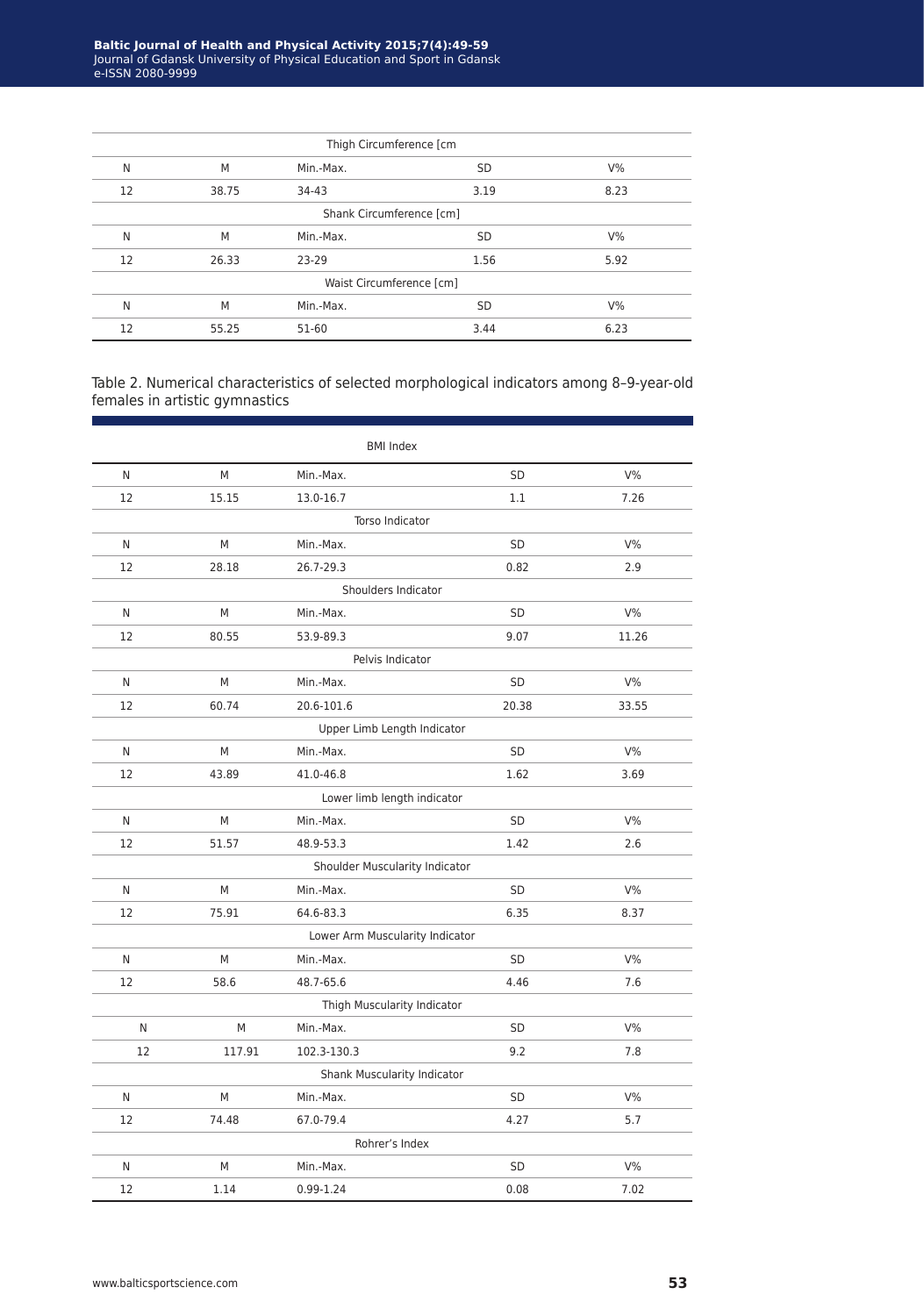The range of differences reached four groups of age. Gymnasts 8 and 9 years old in 27.7% presented the body height characteristic of 7-year-old girls, and 16.6% presented the body height characteristic of their 8-year-old peers (Tab. 3).

| Age    | Body weight [kg] | Body height [cm] |
|--------|------------------|------------------|
| 8 y.o. | 22.30            | 131.00           |
| 8 y.o. | 25.40            | 127.00           |
| 8 y.o. | 23.00            | 125.00           |
| 8 y.o. | 24.10            | 130.00           |
| 9 y.o. | 28.70            | 133.00           |
| 9 y.o. | 30.50            | 135.00           |
| 9 y.o. | 27.90            | 133.00           |
| 9 y.o. | 27.00            | 136.00           |
| 9 y.o. | 29.50            | 139.00           |
| 8 y.o. | 28.50            | 136.00           |
| 9 y.o. | 30.00            | 136.00           |
| 9 y.o. | 23.10            | 129.00           |

Table 3. Individual results of body weight and height measurements among 8–9-year-old females gymnasts

Based on individual analysis of morphological indicators (Tab. 4) it was found that all the examined girls were characterized by the BMI characteristic of younger age groups. The scope of differences stretched to four age groups. In the study group, 100% gymnasts had a short trunk, 91.7% of the girls had broad shoulders. The majority of respondents were characterized by a narrow pelvis (91.7% of the study group), others (8.3%) had a wide pelvis. Gymnasts were also characterized by a varied size of the upper limb length ratio: 75% of the girls had short limbs, 25% had average limbs. The group did not show (by classification) a diversity index for the lower limb length – 100% of the girls were characterized by short lower limbs. In 50% the tested gymnasts were characterized by a slender and in 50% by a stocky arm build.100% of the girls had a slim forearm build. In 66.7% the tested girls presented a slim build of the thigh, and 33.3% of them had a stocky build. The girls were characterized by a slender build of the lower leg (100%). The whole group presented a leptosomatic body type.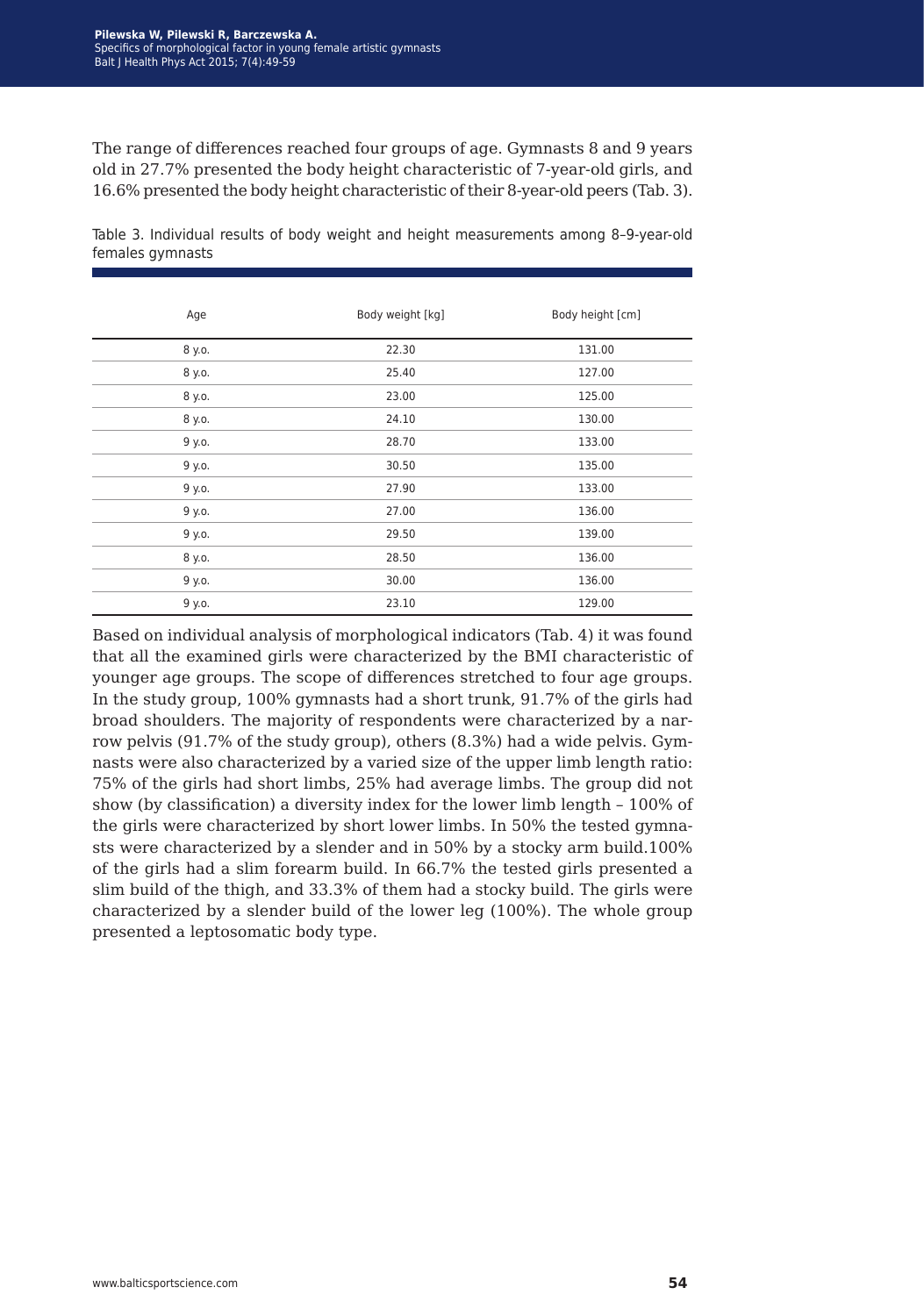Table 4. Individual values of relevant morphological indicators among 8–9-year-old females gymnasts

| Age    | <b>BMI</b> Index | Torso Indicator | Shoulders Indicator | Pelvis Indicator | Upper Limb Length Indicator | Lower Limb Length Indicator | Shoulder Muscularity Indicator | Lower Arm Muscularity Indicator | Thigh Muscularity Indicator | Shank Muscularity Indicator | Rohrer's Index |
|--------|------------------|-----------------|---------------------|------------------|-----------------------------|-----------------------------|--------------------------------|---------------------------------|-----------------------------|-----------------------------|----------------|
| 8y.o.  | 13.0             | 28.7            | 76.9                | 66.8             | 41.0                        | 49.8                        | 69.6                           | 55.4                            | 107.9                       | 68.1                        | 0.99           |
| 8y.o.  | 15.6             | 28.5            | 81.8                | 71.3             | 46.8                        | 52.8                        | 78.4                           | 62.0                            | 117.7                       | 75.0                        | 1.24           |
| 8y.o.  | 14.7             | 28.4            | 83.1                | 67.8             | 44.4                        | 52.1                        | 75.6                           | 59.9                            | 114.3                       | 77.4                        | 1.18           |
| 8y.o.  | 14.3             | 27.5            | 53.9                | 101.6            | 45.4                        | 52.4                        | 71.2                           | 56.4                            | 110.8                       | 70.2                        | 1.10           |
| 9y.o.  | 16.2             | 28.9            | 85.2                | 61.8             | 43.0                        | 51.2                        | 81.6                           | 61.2                            | 129.9                       | 77.1                        | 1.22           |
| 9y.o.  | 16.7             | 27.0            | 89.3                | 64.4             | 43.5                        | 53.0                        | 83.3                           | 62.7                            | 124.6                       | 78.4                        | 1.24           |
| 9 y.o. | 15.8             | 28.8            | 82.8                | 60.9             | 45.0                        | 50.1                        | 74.2                           | 58.3                            | 121.1                       | 78.5                        | 1.19           |
| 9 y.o. | 14.6             | 27.6            | 81.3                | 60.7             | 45.0                        | 53.3                        | 64.6                           | 48.7                            | 102.3                       | 67.0                        | 1.07           |
| 9 y.o. | 15.3             | 27.8            | 81.1                | 65.3             | 44.2                        | 51.0                        | 68.2                           | 54.3                            | 130.3                       | 71.2                        | 1.10           |
| 8 y.o. | 15.4             | 26.7            | 88.7                | 59.6             | 41.5                        | 53.0                        | 82.6                           | 65.6                            | 114.3                       | 75.5                        | 1.13           |
| 9 y.o. | 16.2             | 29.3            | 82.4                | 58.2             | 43.5                        | 48.9                        | 82.4                           | 59.4                            | 129.2                       | 79.4                        | 1.19           |
| 9 y.o. | 13.9             | 28.9            | 80.2                | 20.6             | 43.4                        | 51.3                        | 79.2                           | 59.4                            | 112.5                       | 76.0                        | 1.08           |

Out of all the analysed somatic body type features (Tab. 5), interdependencies with the technical level performance have been observed in the body height ( $p \ge 0.05$ ).

Table 5. An assessment of correlations between the selected somatic build values among 8–9-year-old female gymnasts and their technical level

| Somatic features        | Youth class |
|-------------------------|-------------|
| Body weight             | 0.47        |
| Body height             | $0.58*$     |
| Upper limb length       | 0.26        |
| Lower limb length       | 0.28        |
| Torso length            | 0.42        |
| Shoulders width         | $0.56*$     |
| Pelvis width            | $-0.59*$    |
| Hip width               | $-0.07$     |
| Shoulder circumference  | 0.34        |
| Lower arm circumference | 0.13        |
| Thigh circumference     | 0.40        |
| Shank circumference     | 0.47        |
| Waist circumference     | 0.24        |

\* statistically significant at p < 0.05

\*\* statistically significant at p < 0.01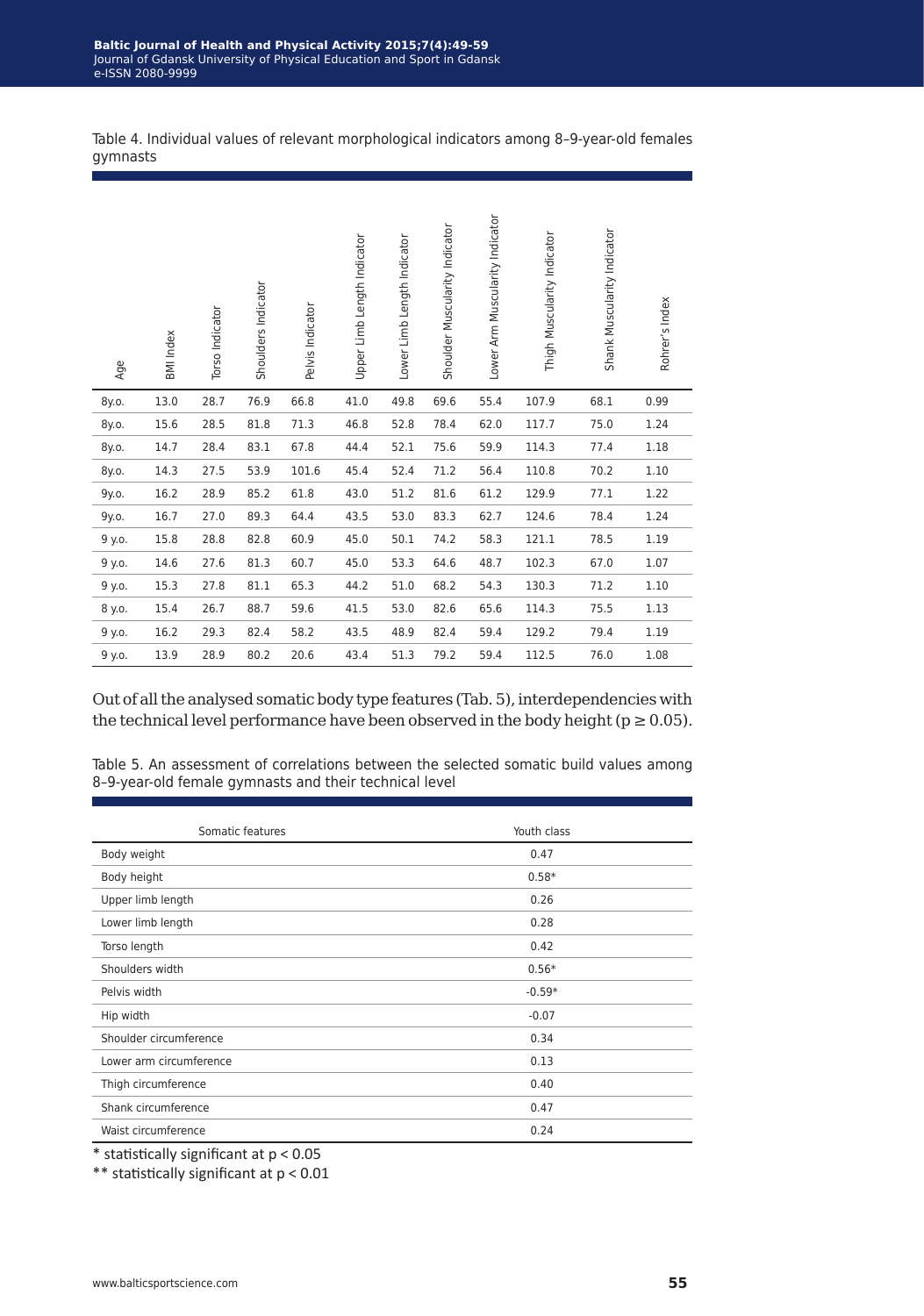The alternating statistical layout of correlation coefficient critical values, being close to statistical relevance of body height and body weight in both groups, proved the importance of values of these features, backed by the effects of sporting activity at the presented stage of sports training. However, a correlation in this (youth) class concerned the pelvis width and the shoulders width ( $p \ge 0.05$ ). Additionally, in the youth class, correlation coefficient critical values close to statistical relevance to circumferences were identified: i.e. thigh and shank circumferences. The correlation of the above-mentioned somatic build values (with an exception of the shoulders width) was identified as directly proportional.

Out of all morphological indicators in the youth class interdependencies with the technical level (Tab. 6) have been observed in the shoulders indicator  $(p \ge 0.05)$ . The correlation was directly proportional to the level of sport performance presented by the examined gymnasts.

Table 6. An assessment of correlations between the selected somatic build indicators among 8–9-year-old females gymnasts and their technical level

| Morphological indicators        | Youth class |
|---------------------------------|-------------|
| Shoulder muscularity indicator  | 0.27        |
| Lower arm muscularity indicator | $-0.01$     |
| Thigh muscularity indicator     | 0.22        |
| Shank muscularity indicator     | 0.29        |
| Upper limb length indicator     | $-0.21$     |
| Lower limb length indicator     | $-0.02$     |
| Torso indicator                 | 0.47        |
| Shoulders indicator             | $0.58*$     |
| Pelvis indicator                | 0.26        |
| <b>BMI</b> index                | 0.28        |
| Rohrer's index                  | 0.42        |

 $*$  statistically significant at  $p < 0.05$ 

\*\* statistically significant at p < 0.01

#### **discussion**

Although in groups of female gymnasts the analysed values of somatic build features (apart from high variability regarding the shoulders width) were characterized by small or moderate variability – which testifies to homogeneity within groups – the study results indicated the importance of morphological features and indicators in competitive sport.

The relation with the technical level was shown by the body height, the shoulders width, the pelvis width and the shoulders indicator ( $p \ge 0.05$ ).

The results of the correlation coefficient close to statistical significance for body weight, testified to the importance of the size of this feature with the effects of sporting activities at the training stage presented by the gymnasts.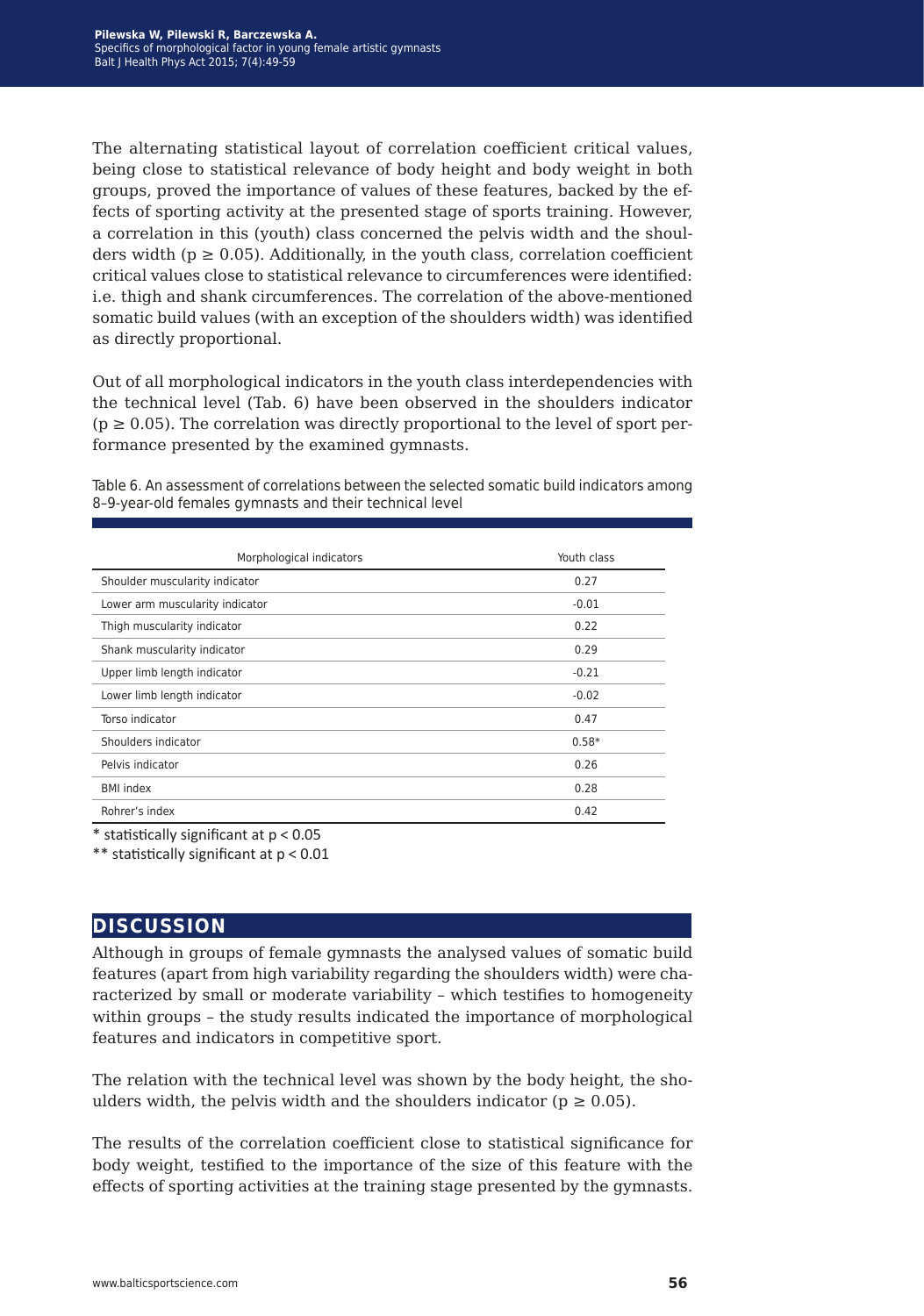In addition, the critical value of the correlation coefficient close to statistical significance was observed for circumferences of thighs and the lower leg. With the exception of the pelvis width, the correlation had a directly proportional nature – meaning that gymnasts with bigger parameters of listed morphological characteristics and indicators (including height and weight) presented a higher technical level.

Thus, if the desired specificity of a gymnast body as shown by previous research (e.g. based on the characteristics of the best athletes in the discipline) is low and average height and weight, it can be concluded that at early stages of education the requirements and specificity of the discipline are not contiguous to the somatic model of adult gymnasts (concerning the body height and the body weight). It should be remembered when conducting level-based assessment and projecting the development of young adepts of artistic gymnastics. This aspect should also be taken into account in terms of developing classification programs in the youngest sport classes, selecting elements during which as little as possible would share the morphological factor that diverges from the discipline model. Modification of the basic gymnastic equipment should also be considered to help children with small height and low weight in performing exercises.

#### **conclusions**

The measurements of selected features and morphological indicators were related to gymnasts' technical level.

From the somatic build characteristics which were adopted for the analysis, interdependence was shown between: body height ( $p \ge 0.05$ ), pelvis and shoulders width ( $p \geq 0.05$ ).

Correlation coefficient critical values close to statistical relevance were identified for body weight, thigh and shank circumferences.

Out of all morphological indicators, correlation with the technical level of sport performance was identified for: shoulders indicator ( $p \ge 0.05$ ).

The correlation of the above-mentioned somatic build values (with an exception of the shoulders width) and morphological indicators showed a directly proportional character of the significance with the technical level.

In artistic gymnastics at early stages of education the requirements and specificity of the discipline (concerning the body height and the body weight) were not contiguous to the somatic model of mature artistic gymnasts.

This aspect should be taken into account when conducting level-based assessments and projecting the development of young adepts of artistic gymnastics as well as developing classification programs in the youngest sport classes (choosing exercise elements which would be associated as little as possible with a somatic factor deviating from the model of the discipline) or enabling their performance on modified gymnastic equipment specially adapted to the children' capabilities.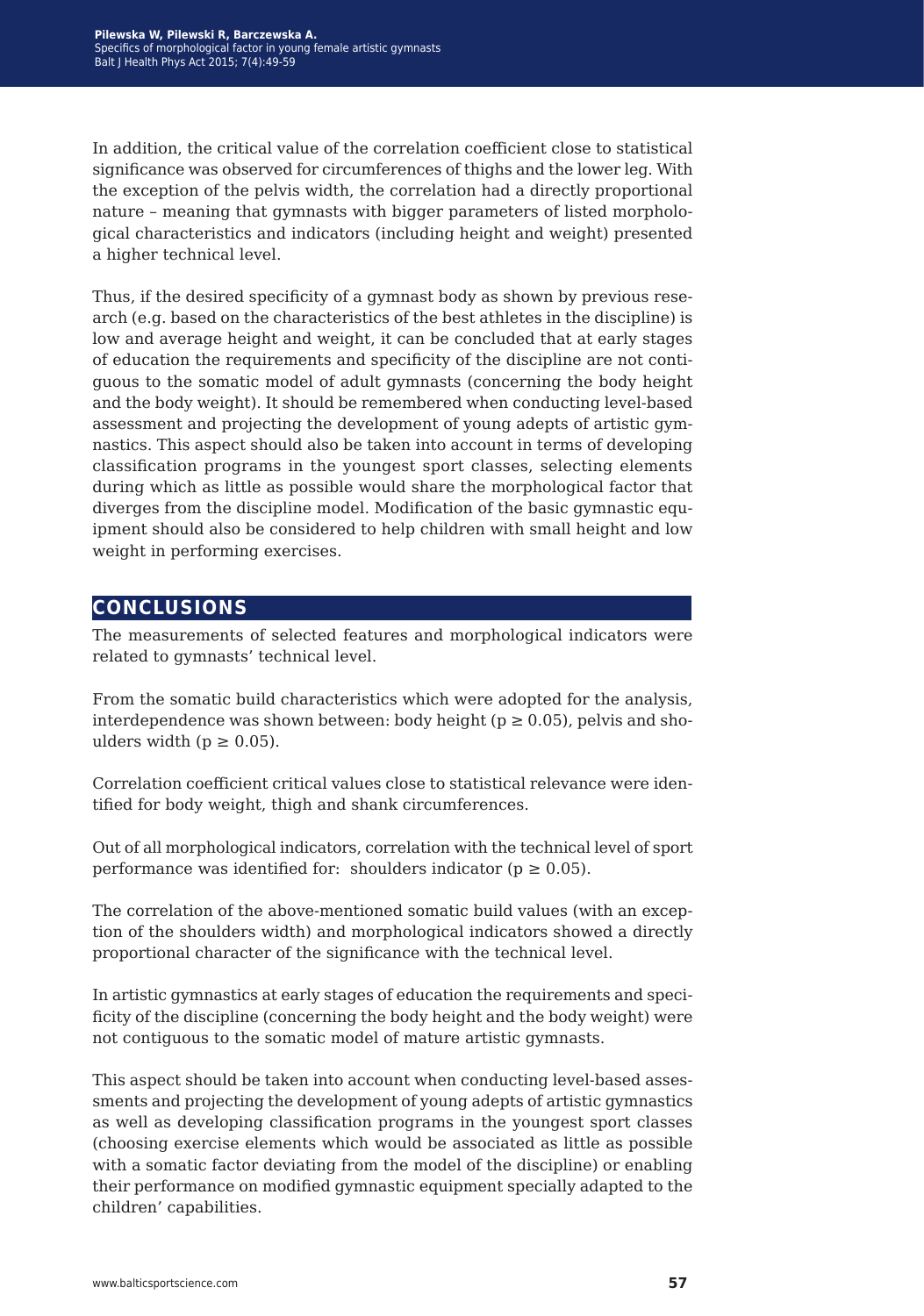#### **references**

- [1] Milicerowa H. Budowa somatyczna jako kryterium selekcji sportowej. [Somatic build as a criterion of sports selection]. Wychowanie Fizyczne i Sport. 1978;22(4):11-41. Polish.
- [2] Drozdowski Z. Antropologia sportowa. Morfologiczne podstawy wychowania fizycznego i sportu [Sports anthropology. Morphological basis for physical education and sport]. Warszawa: PWN; 1984. Polish.
- [3] Drozdowski Z. Studium aktualnego stanu badań zróżnicowania morfologicznego zespołów sportowych [Study of the actual condition of the research concerning morphological diversity within sports teams]. In: IV Krajowa Konferencja "Morfologia w sporcie" [The 4th National Conference "Morphology in sport"]. Monografie, Podręczniki, Skrypty, Nr 213. Poznań: AWF; 1984. Polish.
- [4] Drozdowski Z. Antropologia a kultura fizyczna [Anthropology vs. physical culture]. Seria: Monografie Nr 323. Poznań: AWF; 1996. Polish.
- [5] Łaska-Mierzejewska T. Wpływ naturalnej selekcji i oddziaływania treningu na budowę ciała zawodników gier zespołowych [The influence of natural selection and training on the physique of team-game players]. Sport Wyczynowy. 1979;3-4:39-46. Polish
- [6] Łaska-Mierzejewska T. Antropologia w sporcie i wychowaniu fizycznym [Anthropology in sports and physical education]. Warszawa: COS; 1999. Polish
- [7] Arkaev LJ, Suchilin NG. How to make champions. Moscow: Fiskultura and Sport 2004.
- [8] Sawczyn S, Kochanowicz K. Kochanowicz A. Zmiany ogólnych parametrów budowy somatycznej ciała młodocianych gimnastyków w wieku 6-17 lat pod wpływem treningu sportowego [The development of general somatic build parameters among young gymnasts aged 6-17 under the influence of sports training]. Annales Universitatis Mariae Curie-Sklodowska. Sect. D, Medicina, 2007;62;18(7):181- 185. Polish.
- [9] Szopa J, Mleczko E, Żak S. Podstawy antropomotoryki [The basics of anthropomotorics]. Warszawa – Kraków: PWN; 2000. Polish
- [10] Szopa J. Zmienność ontogenetyczna, zróżnicowanie środowiskowe oraz genetyczne uwarunkowania rozwoju komponentów ciała w populacji wielkomiejskiej w przedziale wieku 7-62 lat [Ontogenetic variability, environmental diversity and genetic predispositions for the development of body components in metropolitan population aged 7-62]. Monografie, nr 22. Kraków: AWF; 1985. Polish
- [11] Sozański H, editor. Podstawy teorii treningu sportowego [The basics of sports training]. Warszawa: COS; 1999. Polish
- [12] Balsevich V. Sport talent: genesis, reveal, development, realisation. In: Proceedings of The Modern Olympic Sport. International Scientific Congress. Kyiv, Ukraine, 1997; 238-239.
- [13] Zaporożanow W, Sozański H. Dobór i kwalifikacja do sportu [Selection and qualification to sports]. Warszawa: COS RCMSzKFiS; 1997. Polish
- [14] Shephard RJ, Åstrand P-O. Endurance in Sport. Chapter 27. Influences of biological age and selection. Oxford: Blackwell Scientific Publications; 1992, 285-289.
- [15] Dancewicz T, Kruczkowski D. Budowa somatyczna jako determinanta tempa uczenia się wybranych ćwiczeń gimnastycznych [Somatic build as the determinant of the learning pace regarding the cognition of selected gymnastic exercises]. Trening. Kwartalnik Metodyczno-Szkoleniowy. 1999;4:26- 32. Polish
- [16] Faria IE, Faria EW. Relationship of the anthropometric and physical characteristics of male junior gymnasts to performance. J Sports Med Phys Fitness. 1989;29:369-78.
- [17] Jaworski J, Tchórzewski D, Bujas P, Smreczak P. Poziom rozwoju somatycznego oraz wybranych koordynacyjnych zdolności motorycznych gimnastyków sportowych w młodszym wieku szkolnym na tle ich nietrenujących rówieśników. In: Ambroży T, Ambroży D, eds. Tradycyjne i nowoczesne formy gimnastyki oraz tańca w perspektywie kultury fizycznej [Traditional and modern forms of gymnastics and dance from physical education perspective]. Kraków: European Association for Security, 2010; 212-226. Polish.
- [18] Sawczyn S, Kochanowicz K, Kruczkowski D, Dancewicz T. Cechy prognostyczne budowy somatycznej w doborze do gimnastyki sportowej [Prognostic features of somatic build in terms of selection to artistic gymnastics]. Trening. Kwartalnik Metodyczno-Szkoleniowy. 1997;3:19-24. Polish.
- [19] Karniewicz J, Kochanowicz K. Wybrane zagadnienia teoretycznych i praktycznych podstaw gimnastyki [Selected problems concerning theoretical and practical basics of gymnastics]. Gdańsk: AW-FiS; 1990. Polish.
- [20] Sawczyn S. Rozwój fizyczny i sprawność fizyczna gimnastyków w wieku 10-15 lat. Praca doktorska [Physical development vs. physical fitness among gymnasts aged 10-15. Doctoral thesis]. Poznań: AWF; 1985. Polish.
- [21] Sawczyn S. Obciążenia treningowe w gimnastyce sportowej w wieloletnim procesie przygotowań [Training loads in artistic gymnastics in long-term preparation process]. Gdańsk: AWFiS; 2000. Polish.
- [22] Zasada M. Przygotowanie fizyczne specjalne gimnastyków w procesie treningu sportowego [Physical preparation of gymnasts in the process of sports training]*.* Bydgoszcz: UKW; 2009. Polish.
- [23] Kochanowicz K. Kompleksowa kontrola w gimnastyce sportowej [Comprehensive control in artistic gymnastics]. Gdańsk: AWFiS; 1998. Polish.
- [24] Karniewicz J. Charakterysty kamorfologiczna a sprawność fizyczna czołowych gimnastyków polskich na tle wybranych zespołów europejskich. Praca doktorska [Morphological characteristics vs. physical fitness among top Polish gymnasts in comparison with selected European teams. Doctoral thesis]. Poznań: AWF; 1970. Polish.